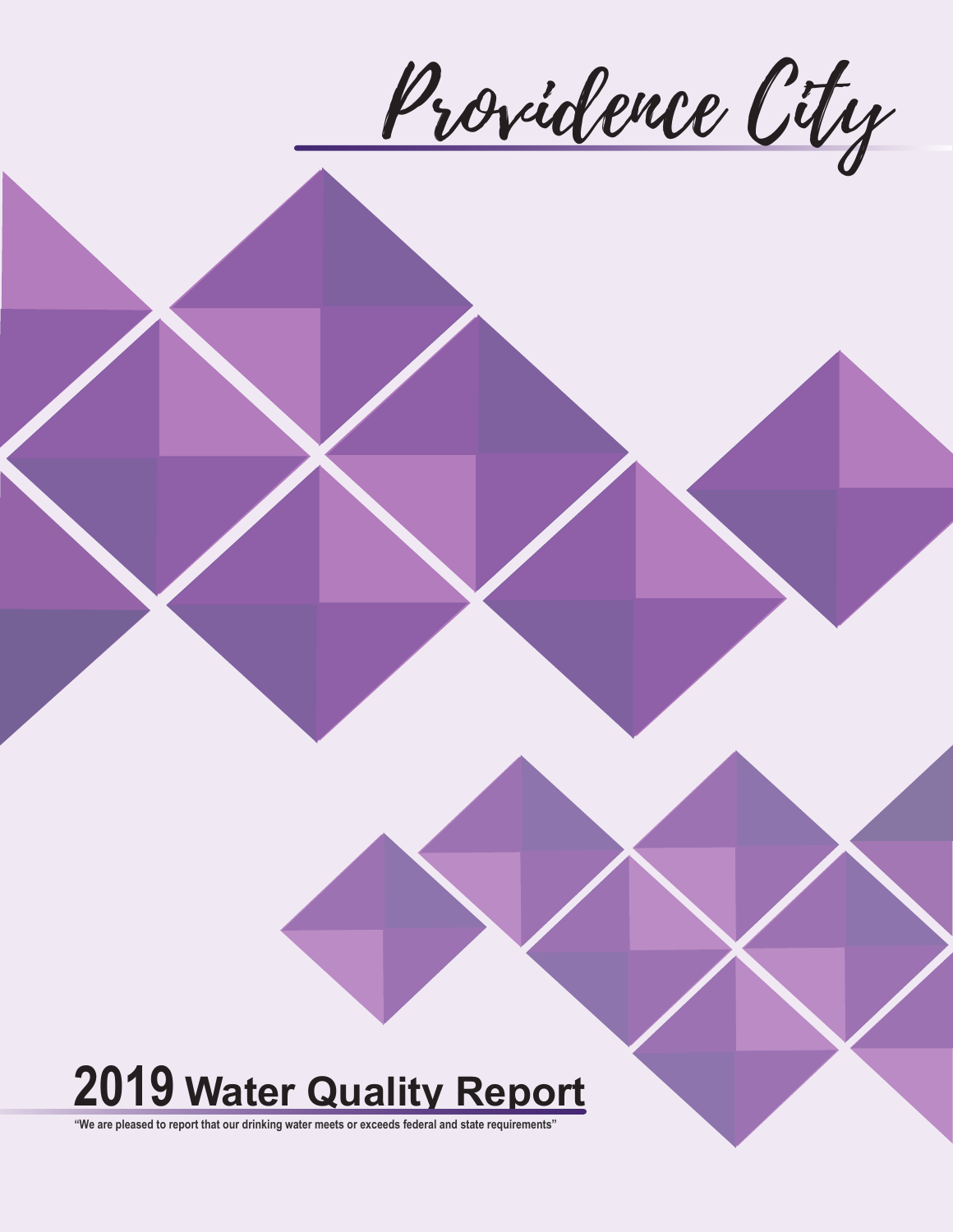# **Your Drinking Water**

We're pleased to present to you this year's Annual Drinking Water Quality Report. This report is designed to inform you about the quality of the water and services we deliver to you every day. Our constant goal is to provide you with a safe and dependable supply of drinking water. We want you to understand the efforts we make to continually improve the water treatment process and protect our water resources. We are committed to ensuring the quality of your water. Our water sources have been determined to be groundwater sources. Our water source comes from Broad Hollow Spring, Dales Well, Alder-West Well, and 400 S Providence Well.

### **Source Protection**

The Drinking Water Source Protection Plan for Providence City is available for your review. It contains information about source protection zones, potential contamination sources and management strategies to protect our drinking water. Our sources have been determined to have a low level of susceptibility from potential contamination. We have also developed management strategies to further protect our sources from contamination. Please contact us if you have questions or concerns about our source protection plan.

## **Cross Connection**

There are many connections to our water distribution system. When connections are properly installed and maintained, the concerns are very minimal. However, unapproved and improper piping changes or connections can adversely affect not only the availability, but also the quality of the water. A cross connection may let polluted water or even chemicals mingle into the water supply system when not properly protected. This not only compromises the water quality but can also affect your health. So, what can you do? Do not make or allow improper connections at your homes. Even that unprotected garden hose lying in the puddle next to the driveway is a cross connection. The unprotected lawn sprinkler system after you have fertilized or sprayed is also a cross connection. When the cross connection is allowed to exist at your home, it will affect you and your family first. If you'd like to learn more about helping to protect the quality of our water, call us for further information about ways you can help.

#### **Lead**

If present, elevated levels of lead can cause serious health problems, especially for pregnant women and young children. Lead in drinking water is primarily from materials and components associated with service lines and home plumbing. Providence City is responsible for providing high quality drinking water, but cannot control the variety of materials used in plumbing components. When your water has been sitting for several hours, you can minimize the potential for lead exposure by flushing your tap for 30 seconds to 2 minutes before using water for drinking or cooking. If you are concerned about lead in your water, you may wish to have your water tested. Information on lead in drinking water, testing methods, and steps you can take to minimize exposure is available from the safe Drinking Water Hotline or at http://www.epa.gov/safewater/lead.

# **Potential Health Concerns Related to Drinking Water**

Some people may be more vulnerable to contaminants in drinking water than the general population. Immunocompromised persons such as persons with cancer undergoing chemotherapy, persons who have undergone organ transplants, people with HIV/AIDS or other immune system disorders, some elderly, and infants can be particularly at risk from infections. These people should seek advice from their health care providers about drinking water. EPA/CDC guidelines on appropriate means to lessen the risk of infection by cryptosporidium and other microbiological contaminants are available from the Safe Drinking Water Hotline (800-426-4791). All sources of drinking water are subject to potential contamination by constituents that are naturally occurring or manmade. Those constituents can be microbes, organic or inorganic chemicals, or radioactive materials. All drinking water, including bottled water, may reasonably be expected to contain at least small amounts of some contaminants. The presence of contaminants does not necessarily indicate that the water poses a health risk. More information about contaminants and potential health effects can be obtained by calling the Environmental Protection Agency's Safe Drinking Water Hotline at 1-800-426-4791.

# **MCLs**

MCLs are set at very stringent levels. To understand the possible health effects described for many regulated constituents, a person would have to drink 2 liters of water every day at the MCL level for a lifetime to have a one-in-a-million chance of having the described health effect.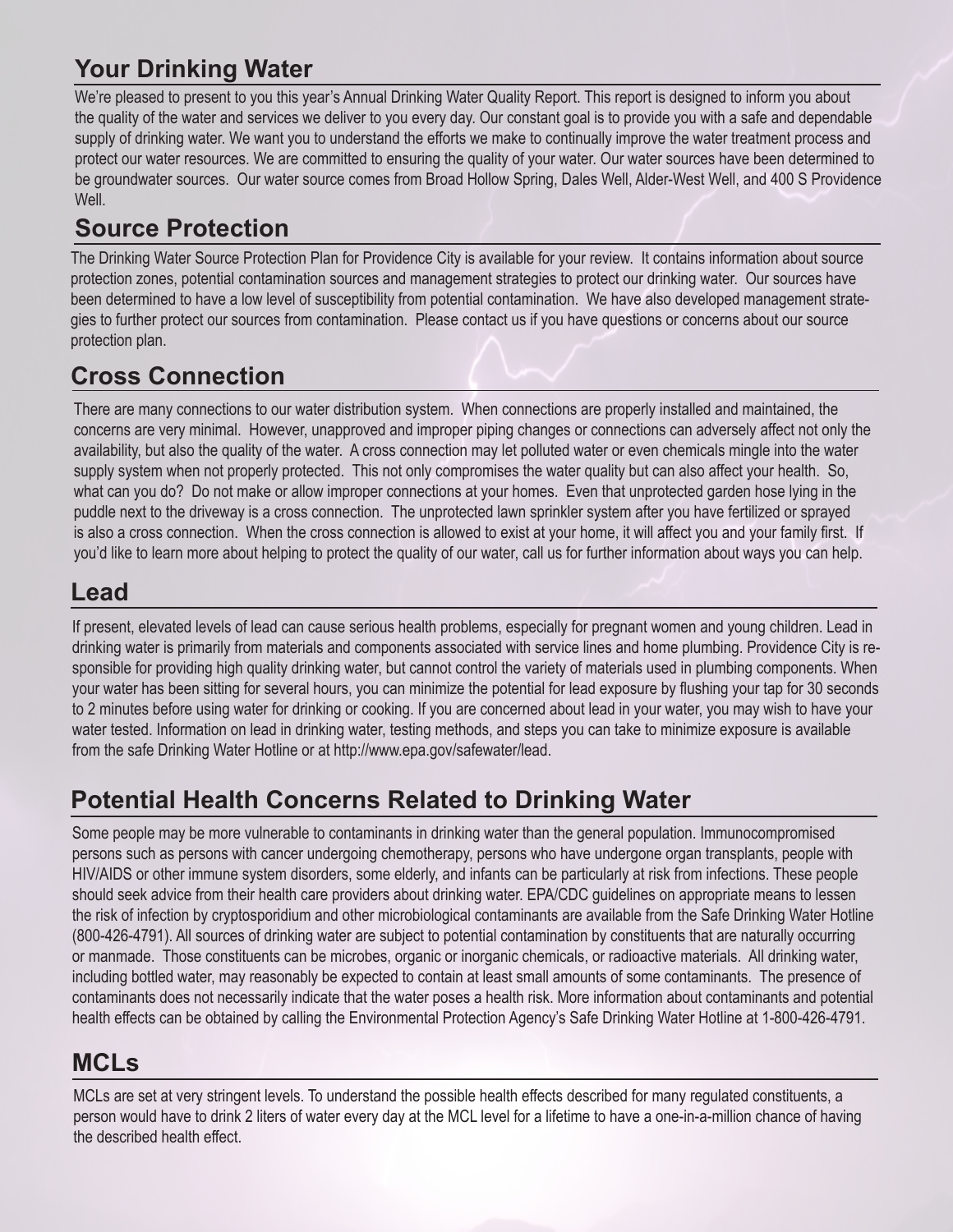Providence City routinely monitors for constituents in our drinking water in accordance with the Federal and Utah State laws. The following table shows the results of our and Dtah State Laws. The following table shows the amounts of some constituents. It's important to remember that the presence of these constituents does not necessarily pose a health risk.

| Contaminant                                                     | <b>Violation</b><br>Y/N | <b>Level Detected</b><br>Low-High | Unit<br><b>Measurement</b> | <b>MCLG</b>    | <b>MCL</b>                                                                                                                     | <b>Date</b><br><b>Sampled</b> | <b>Likely Source of</b><br>Contamination                                                                                                   |
|-----------------------------------------------------------------|-------------------------|-----------------------------------|----------------------------|----------------|--------------------------------------------------------------------------------------------------------------------------------|-------------------------------|--------------------------------------------------------------------------------------------------------------------------------------------|
| <b>Microbiological Contaminants</b>                             |                         |                                   |                            |                |                                                                                                                                |                               |                                                                                                                                            |
| <b>Total Coliform Bacteria</b>                                  | $\mathsf N$             | <b>ND</b>                         | N/A                        | $\mathsf 0$    | $5\phantom{.0}$                                                                                                                | 2019                          | Naturally present in the enviornment                                                                                                       |
| Fecal Coliform and E. coli                                      | N                       | <b>ND</b>                         | N/A                        | $\mathbf 0$    | If a routine sample and repeat<br>sample are total coliform<br>positive, and one is also fecal<br>coliform or E. coli positive | 2019                          | Human and animal fecal waste                                                                                                               |
| Turbidity for Ground Water                                      | $\mathsf{N}$            | $0.09 - 0.26$                     | <b>NTU</b>                 | $\mathsf{O}$   | $\sqrt{5}$                                                                                                                     | 2019                          | Soil Runoff                                                                                                                                |
| <b>Inorganic Contaminants</b>                                   |                         |                                   |                            |                |                                                                                                                                |                               |                                                                                                                                            |
| Arsenic                                                         | $\mathsf{N}$            | <b>ND-0.05</b>                    | ppb                        | $\bf 0$        | 10                                                                                                                             | 2019                          | Erosion of natural deposits; runoff from orchards; runoff from<br>glass and electronics production wastes                                  |
| <b>Barium</b>                                                   | N                       | 0.041-0.183                       | ppm                        | $\overline{2}$ | $\overline{2}$                                                                                                                 | 2019                          | Discharge of drilling wates; discharge from metal refineries;<br>erosion of natural deposits                                               |
| Copper<br>a. 90% results<br>b. # of sites that exceed<br>the AL | N                       | a. 0.196<br>b.0                   | ppm                        | 1.3            | $AL-1.3$                                                                                                                       | 2018                          | Corrosion of household plumbing systems; erosion of natural<br>deposits.                                                                   |
| Lead<br>a. 90% results<br>b. # of sites that exeed<br>the AL    | N                       | a.3.2<br>b.1                      | ppb                        | $\mathbf 0$    | $AL=15$                                                                                                                        | 2018                          | Corrosion of household plumbing systems; erosion of natural<br>deposits                                                                    |
| Nitrate (as Nitrogen)                                           | N                       | 0.423-6.425                       | ppm                        | 10             | 10                                                                                                                             | 2019                          | Runoff from fertilizer use; leaching from septic tanks, sew-<br>age; erosion of natural deposits                                           |
| Selenium                                                        | N                       | $ND-1$                            | ppb                        | 50             | 50                                                                                                                             | 2019                          | Discharge from petroleum and metal refineries; erosion of<br>natural deposits; discharge from mines                                        |
| Sodium                                                          | $\mathsf{N}$            | 2.492-19.187                      | ppm                        | 500            | None                                                                                                                           | 2019                          | Erosion of natural deposits; discharge from refineries and<br>factories; runoff from landfills                                             |
| Sulfate                                                         | N                       | 8.912-19.176                      | ppm                        | 1000           | 1000                                                                                                                           | 2019                          | Erosion of natural deposits; discharge from refineries and<br>factories; runoff from landfills                                             |
| <b>TDS (Total Dissolved Solids)</b>                             | $\mathsf{N}$            | 180-404                           | ppm                        | 2000           | 2000                                                                                                                           | 2019                          | Erosion of natural deposits                                                                                                                |
| <b>Radioactive Contaminants</b>                                 |                         |                                   |                            |                |                                                                                                                                |                               |                                                                                                                                            |
| <b>Alpha Emitters</b>                                           | $\mathsf N$             | $ND-3$                            | pCi/1                      | $\mathbf 0$    | 15                                                                                                                             | 2019                          | Erosion of natural deposits                                                                                                                |
| Radium 228                                                      | $0.1 - 0.46$            | $0.42 - 0.51$                     | pCi/1                      | $\mathbf 0$    | $\sqrt{5}$                                                                                                                     | 2019                          | Erosion of natural deposits                                                                                                                |
| <b>Disinfection By-Products</b>                                 |                         |                                   |                            |                |                                                                                                                                |                               |                                                                                                                                            |
| Chlorine                                                        | N                       | $0.01 - 0.33$                     | ppm                        | $\overline{4}$ | $\overline{4}$                                                                                                                 | 2019                          | Water additive used to control microbes                                                                                                    |
| <b>Unregulated Parameters- UCMR</b>                             |                         |                                   |                            |                |                                                                                                                                |                               |                                                                                                                                            |
| <b>Bromide</b>                                                  | ${\sf N}$               | 23                                | ug/L                       | <b>UR</b>      | <b>NE</b>                                                                                                                      | 2019                          | The unregulated Contaminant Monitoring Rule (UCMR) is a monitoring<br>program mandated by EPA. It requires public water systems to monitor |
| Manganese                                                       | ${\sf N}$               | $0.45 - 10$                       | ug/L                       | <b>UR</b>      | <b>NE</b>                                                                                                                      | 2019                          | various sites every three (3) years for different parameters selected by EPA.                                                              |
| HAA5                                                            | ${\sf N}$               | $0.29 - 4$                        | ug/L                       | UR             | <b>NE</b>                                                                                                                      | 2019                          | This rule collects occurrence data on parameters that already have an MCL                                                                  |
| HAA6Br                                                          | ${\sf N}$               | $0.35 - 0.98$                     | ug/L                       | UR             | <b>NE</b>                                                                                                                      | 2019                          | but would like to know the occurrence of it at significantly lower levels than<br>the current analytical                                   |
| HAA9                                                            | N                       | $0.64 - 4.98$                     | ug/L                       | <b>UR</b>      | <b>NE</b>                                                                                                                      | 2019                          | method allows. These numbers represent samples taken during the<br>monitoring period which began in 2019                                   |

#### **Table Definitions**

Non-Detects (ND) - laboratory analysis indicates that the constituent is not present.<br>ND/Low - High - For water systems that have multiple sources of water, the Utah Division of Drinking Water has given water systems the o

Parts per million (ppm) or Milligrams per liter (mg/l) - one part per million corresponds to one minute in two years or a single penny in \$10,000.<br>Parts per billion (ppb) or Micrograms per liter (ug/l) - one part per billi

Parts per trillion (ppt) or Nanograms per liter (nanograms/l) - one part per trillion corresponds to one minute in 2,000,000 years, or a single

penny in \$10,000,000,000.<br>Parts per quadrillion (ppq) or Picograms per liter (picograms/l) - one part per quadrillion corresponds to one minute in 2,000,000,000 years or<br>one penny in \$10,000,000,000,000.

Picocuries per liter (pCi/L) - picocuries per liter is a measure of the radioactivity in water.<br>Millinems per year (mremlyr) - measure of radiation absorbed by the body.<br>Million Fibers per Liter (MFL) - million fibers per

Nephelometric Turbidity Unit (NTU) - nephelometric turbidity unit is a measure of the clarity of water. Turbidity in excess of 5 NTU is just noticeable to the average person.

Action Level (AL) - the concentration of a contaminant which, if exceeded, triggers treatment or other requirements which a water system must follow.

Treatment Technique (TT) - A treatment technique is a required process intended to reduce the level of a contaminant in drinking water.

Maximum Contaminant Level (MCL) - The "Maximum Allowed" (MCL) is the highest level of a contaminant that is allowed in drinking water. MCLs<br>are set as close to the MCLGs as feasible using the best available treatment techn

expected risk to health. MCLGs allow for a margin of safety.<br>Maximum Residual Disinfectant Level (MRDL) - The highest level of a disinfectant allowed in drinking water. There is convincing evidence that<br>addition of a disin